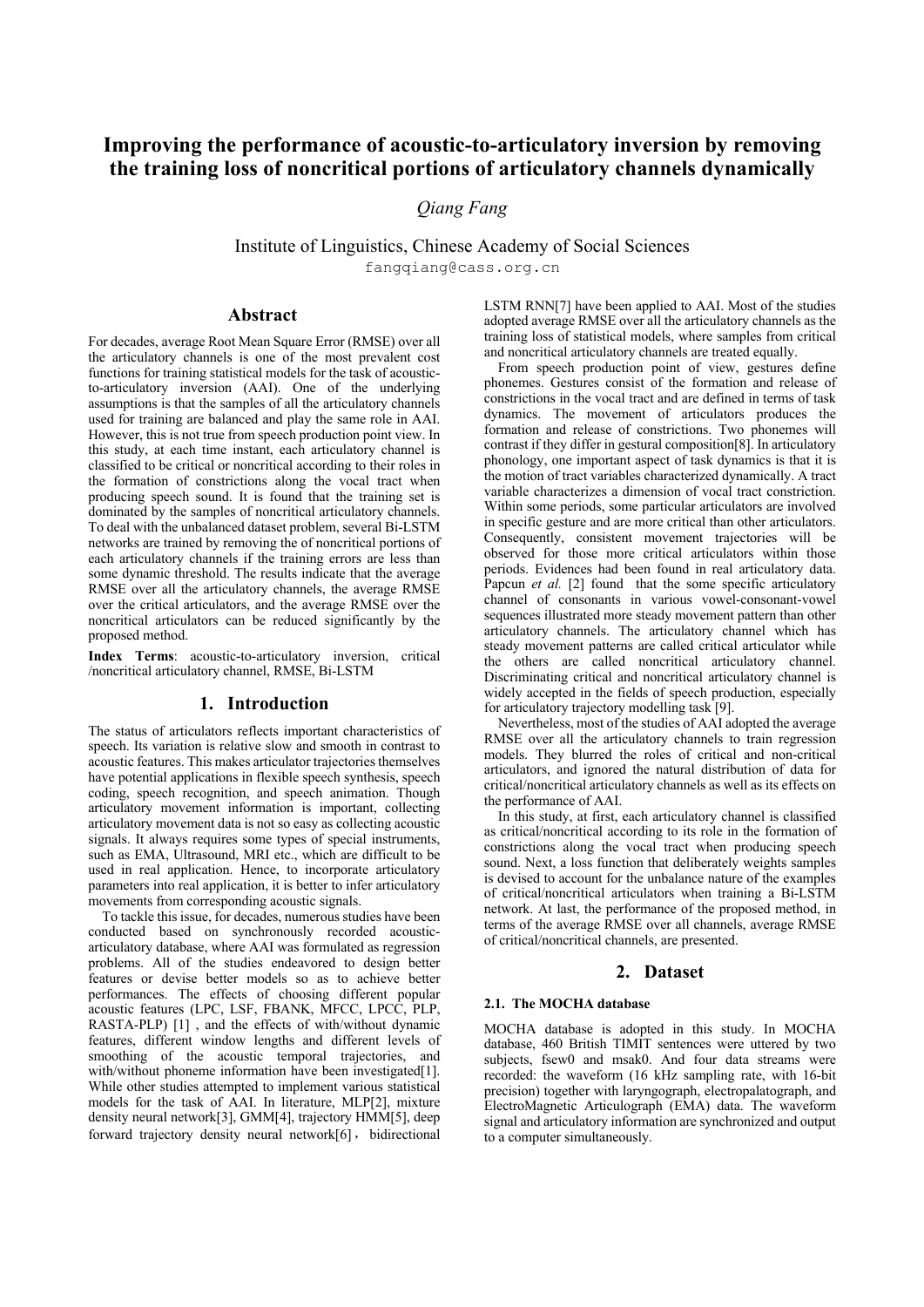The EMA was used to retrieve the movement of articulators. For this purpose, coils were attached to the upper lip(UL), lower lip(LL), lower incisor(LI), tongue tip(TT), tongue body(TB), tongue dorsum $(TD)$  and velum $(V)$  to track their states when speech was producing. Each coil provided the x- and ycoordinates in the midsagittal plane. In total, 14 channels (V $\bar{x}$ ,  $V_y$ , TD\_x, TD\_y, TB\_x, TB\_y, TT\_x, TT\_y, LI\_x, LI\_y, LL x, LL y, UL x, UL y) of articulatory information were recorded. Two additional coils were attached to the nose bridge and the upper incisor to serve as the references. The movement of coils attached to the articulators in the midsagittal plane were sampled with the sampling rate of 500 Hz.

In addition, phoneme identities and corresponding segmental information are offered in the MOCHA dataset by force alignment, which make us able to determine whether a specific articulatory channel is critical or non-critical with in a particular period.

#### **2.2. Data processing**

Before feeding the synchronized acoustic-articulatory data to train and evaluate inversion models, some pre-processing procedure are necessary. Firstly, silences at the beginning and end of each speech utterance and corresponding EMA file are omitted, since articulators can take any status in those silent parts.

#### *2.2.1. Acoustic feature*

The acoustic signals are transformed to MFCC parameters (12 mel-cepstral+log energy), with the setting of 25ms Hamming window, 10ms frame shift, and 26 channels, by HTK. The acoustic feature vector for inversion at instant *t* consists of the MFCC coefficients of instant *t* and those of the preceding and following five consecutive acoustic frames. That is the MFCC coefficients of 11 consecutive acoustic frames  $(x_{t-5},...,x_t,...,x_{t+5})$ are used for constructing the inverse mapping from acoustic features to articulatory configuration.

#### *2.2.2. Articulatory feature*

The EMA data are bidirectionally filtered with a lowpass FIR filter, first forward then backward, to avoid the phase distortion. The filter used here is a 10-order finite impulse filter with the cutoff frequency of 20Hz. The slow varying mean of each utterance are obtained by smoothing the trajectory of 460 utterance's means with a Savitzky-Golay filter with the order of 5 and frame size of 121. The mean of each utterance is moved to the global mean by subtracting the difference between the smoothed mean of each utterance and the global mean. Finally, the EMA data is down-sampled to match the frame rate of acoustic feature.

#### *2.2.3. Critical/non-critical articulator*

Different articulator plays different role when producing specific speech sounds. For example, tongue tip is critical when producing speech sound /t/, while the tongue body and lips are allowed to take configurations with relatively large variations. Therefore, at the instant of producing sound /t/, tongue tip is the critical articulator and the others are noncritical articulators. In the case of EMA data, it is mainly the vertical movements of articulators cause the formation of constriction in vocal tract. As a result, the vertical direction of an articulator is thought to be critical in this study.

The MOCHA database provides the annotation of segmental information, where the phone identities as well as their start and end instants are offered by force alignment. The phoneme identities, corresponding IPA, and the corresponding critical

articulatory channel are shown in Table 1 with reference to the criterions used by Papcun [2] and Okadome [9]. Based on the annotation result, for each articulatory channel at each instant, the critical articulatory channel is marked with 1, while the noncritical articulatory channel is marked with 0. For diphthongs and triphthongs, none of the channels are treated to be critical since the boundaries between the component vowels of diphthong/triphthong are unknown.

Table 1: *Phonemes and corresponding critical articulatory channel in the MOHCA database*.

| Transcription                  | IPA                          | critical articulatory          |
|--------------------------------|------------------------------|--------------------------------|
| $\left(\overline{a}\right)$    | [a] in "was"                 | $TD_y$                         |
| @@                             | [3] in "thirty"              | $\overline{TD_y}$              |
| a                              | [æ] in "Nancy"               | $TD_y$                         |
| aa                             | [a] in "hard"                | $TD_y$                         |
| b                              | $[b]$ in "by"                | $LL_y$                         |
| ch                             | [tʃ] in "chair"              | $\overline{TB}y$               |
| d                              | [d] in "hard"                | $TT_y$                         |
| dh                             | [ $\delta$ ] in "this"       | $TT_y$                         |
| e                              | [a] in "offensive"           | $\overline{TB}y$               |
| f                              | [f] in "for"                 | $\overline{\text{LL}}$ y       |
| g                              | [g] in "grade                | $\overline{TD}$ y              |
| h                              | [h] in "hard"                | $\overline{\text{TD}}\text{y}$ |
| $\overline{i}$                 | [I] in "this"                | $\overline{TB}y$               |
| $\overline{\ddot{\textbf{i}}}$ | [i:] in "she"                | $\overline{TB_y}$              |
| iy                             | [i] in "worry"               | $\overline{TB_y}$              |
| jh                             | $[d\overline{3}]$ in "Jane"  | $\overline{TB}y$               |
| k                              | [k] in "work"                | $\overline{TD}$ y              |
| $\overline{1}$                 | [1] in "lily"                | TB_y                           |
| m                              | [m] in "may"                 | $LL_y$                         |
| n                              | [n] in "Jane"                | $TT_y$                         |
| ng                             | [ŋ] in "thing"               | $TD_y$                         |
| $\mathbf{o}$                   | $[p]$ in "on"                | $TD_y$                         |
| oo                             | [o] in "more"                | $TD_y, LL_y$                   |
| p                              | [p] in "petrol"              | $LL_y$                         |
| r                              | [r] in "bright"              | $\overline{TB}$ y              |
| S                              | [s] in "this"                | TT_y                           |
| sh                             | $\left[\int\right]$ in "she" | $\overline{TB_y}$              |
| t                              | [t] in "thirty"              | TT_y                           |
| u                              | [v] in "woolen"              | $TD_y$                         |
| uh                             | [ $\Lambda$ ] in "money"     | TD_y                           |
| uu                             | [u] in "jewels"              | $TD_y, LL_y$                   |
| $\mathbf{V}$                   | [v] in "thieves"             | $LL_y$                         |
| W                              | [w] in "work"                | $TD_y$                         |
| y                              | [j] in "yell"                | $TB_y$                         |
| Z                              | [z] in "was"                 | TT_y                           |
| zh                             | [3] in "pleasure"            | $\overline{TB}$ y              |

It is not difficult to figure out that an articulatory channel does not always play a critical role in the whole speech utterance since a speech utterance consists of different phonemes that usually have different critical articulatory channels. Therefore, in each articulatory channel, only parts of it are critical for the phonemes in the utterance. And they are called Critical Articulatory Portions (CAP), while the other parts are called Non-Critical Articulatory Portions (NCAP).

The data of subject fsew0 is used in this study. And the set of 460 utterance is divided into three separate subsets: a training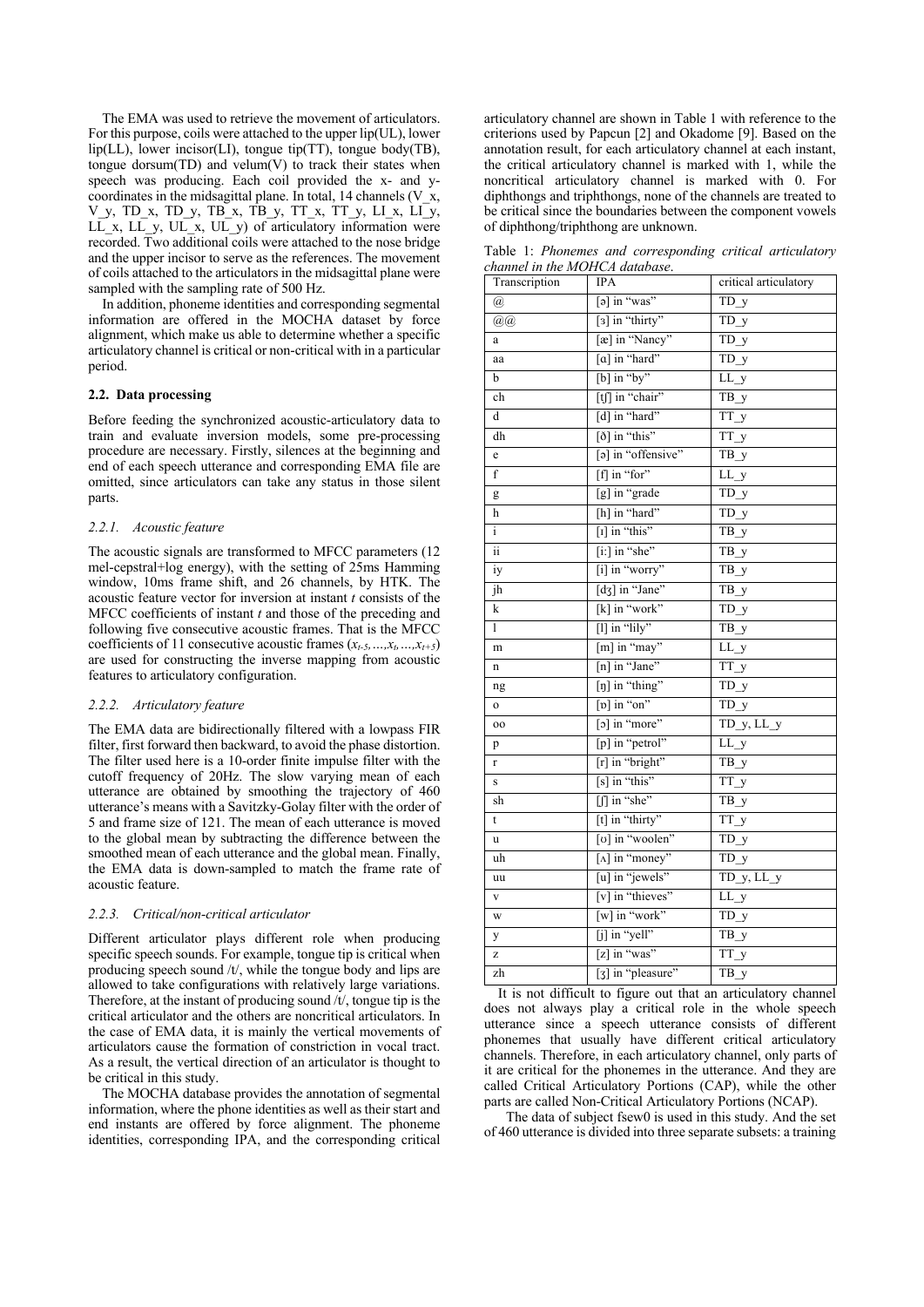set with 370 utterances, a validation set with 45 utterances, and a testing set with another 45 utterances.

# **3. Bi-LSTM neural network**

Bi-LSTM is a type of recurrent neural network (RNN), which incorporates LSTM units to overcome the limitation of the inability of learning long-range context dependencies and utilize both forward and backward context information of data stream. In Bi-LISTM, forward sequence  $\vec{h}$  and backward sequence  $\bar{h}$  are computed by iterating in the forward direction from instant 1 to T, and in the backward direction form T to 1, respectively. After that, the forward state  $\vec{h}_t$  and backward state  $\overleftarrow{h}_t$  are concatenated and fed to the next layer for further processing. Bi-LSTM networks have been successfully used in many tasks, such as speech synthesis[10], speech recognition [11]. It is well known that articulatory state correlate with the past as well as the future acoustic features. Zhu et al. [12] applied a Bi-LSTM neural network for the task of AAI and achieved the best performance on MNGU0 database. Hence, in this study, a Bi-LSTM is applied to the task of acoustic-toarticulatory inversion. The Bi-LSTM network used in this study contains four hidden layers, in which the inputs are connected to 2 feedforward layers with 'Relu' activation function, then fed to 2 BLSTM layers. And each hidden layer contains 300 neurons.

#### **4. Loss functions**

As shown in Table 1, for each phoneme, only one channel is regarded as the critical articulatory channel in most cases. As a consequence, the numbers of examples for critical and noncritical channel are unbalanced. The number of examples for noncritical articulatory channels is about 13 times of those for critical articulator channels.

In addition, the critical and noncritical articulatory channels are with the different importance in speech sound production. When producing a specific speech sound, the coordinates of critical articulatory channels should lie in a restricted area, while the coordinates noncritical articulatory channels are allowed to fall in a much larger region. To keep the phoneme identities unchanged from articulation point of view, the errors in critical articulatory channel should be much smaller than that of the noncritical articulatory channel.

In previous studies, average RMSE,  $RMSE_{ava}$ , is taken as the loss function for training DNN and Bi-LSTM. Eq.1 and Eq.2 are the routines for calculating the RMSE of each articulatory channel and the average RMSE over all the articulatory channels.

$$
RMSE(j) = \sqrt{\frac{1}{N_s} \sum_{i=1}^{N_s} (\hat{y}_{j,i} - y_{j,i})^2}
$$
 (1)

$$
RMSE_{avg} = \frac{1}{N_c} \sum_{j=1}^{N_c} RMSE(j)
$$
 (2)

where  $y_{i,i}$  is the true articulatory state of  $i^{th}$  sample of the *j*-th articulatory channel  $\hat{y}_{j,i}$  is the corresponding estimate,  $N_s$  is the number of samples of the  $j<sup>th</sup>$  articulatory channel, and  $N_c$  is the number of articulatory channels. One can see that the estimation errors of critical and noncritical articulatory channels are treated as of the same importance when training models. The error of critical articulatory channel is possible to be overwhelmed by that of the noncritical articulatory channels since the number of training examples of noncritical articulatory channels are much more than those of the critical articulatory channels.

 To deal with these issues, we introduce a loss function as shown in Eq. 3-6.

$$
RMSE_t(i) = \sqrt{\frac{1}{N_s} \sum_{t=1}^{N_s} (\hat{y}_{i,t} - y_{i,t})^2 I(i, (\hat{y}_{i,t} - y_{i,t})^2)}
$$
(3)

$$
I(i, x) =\begin{cases} 0 & x < in_i \\ 1 & \text{else} \end{cases}
$$
 (4)

$$
m(i, t) = \begin{cases} 0 & noncritical at instant t \\ 1 & critical at instant t \end{cases}
$$
 (5)

$$
RMSE_{avg} = \frac{1}{N_c} \sum_{i=1}^{N_c} RMSE_t(i)
$$
 (6)

where  $I(i, x)$  is an index function, and  $Th_i$  is the dynamic threshold of the *ith* articulatory channel. In contrast to the traditional RMSE function, an index function is incorporated into the calculation of RMSE. The threshold,  $Th_i$ , in the index function is decided by the statistic information of the loss of the CAP of the *ith* articulatory channel, if the channel acts as critical articulatory channel in some periods while acts as noncritical articulatory channel in other periods. Otherwise,  $Th_i$  is decided by the statistical information of loss of all the data of that channel. The purpose of introducing the index function is to deliberately discard the loss of some training example so as to alleviate the issues mentioned above. In this study, experiments are conducted when  $Th_i$  is the minimal, mean, and maximal error, respectively.

# **5. Results**

Table 2 presents the RMSE per articulatory channel and the average RMSE over all the channels obtained by the models trained with the proposed loss function. Loss-G denotes the RMSE produced by the model trained with loss from all the training data. Loss-Min, Loss-mean, and Loss-Max denote the RMSEs obtained by the models trained by discarding the loss of NCAP that are less than the dynamically defined minimal, mean, and maximal loss of CAP of each articulatory channel. Loss-crt denotes the RMSE obtained by the model trained with the examples of CAP of each articulatory channel only.

Table 2: *The average RMSE obtained by different training paradigm (unit: mm).*

| $\tilde{}$  | Loss- | Loss-Min           | Loss- | Loss-       | Loss- |
|-------------|-------|--------------------|-------|-------------|-------|
|             | G     |                    | Mean  | Max         | crt   |
| V x         | 0.38  | 0.38               | 0.33  | 0.36        | 0.45  |
| V y         | 0.47  | 0.45               | 0.41  | 0.45        | 0.53  |
| $TD \ x$    | 1.84  | 1.52               | 1.22  | <b>1.40</b> | 2.10  |
| $TD_y$      | 1.81  | 1.63               | 2.10  | 2.13        | 2.09  |
| $TB \times$ | 1.89  | 1.55               | 1.28  | 1.46        | 2,27  |
| $TB \, \nu$ | 1.76  | 1.67               | 2.05  | 2.13        | 2.48  |
| TT x        | 1.92  | 1.60               | 1.34  | 1.52        | 2.41  |
| $TT$ $y$    | 2.02  | 1.85               | 2.35  | 2.47        | 2.61  |
| LI x        | 0.86  | 0.79               | 0.68  | 0.78        | 0.98  |
| $LI$ y      | 1.13  | <i><b>1.01</b></i> | 0.91  | 0.98        | 1.26  |
| $LL\ x$     | 1.24  | 1.08               | 0.93  | 1.06        | 1.39  |
| $LL$ y      | 2.07  | 1.81               | 2.83  | 3.17        | 3.65  |
| $UL\ x$     | 0.89  | 0.84               | 0.75  | 0.86        | 0.94  |
| $UL$ v      | 0.95  | 0.88               | 0.76  | 0.88        | 1.19  |
| Avg.        | 1.37  | 1.22               | 1.28  | 1.56        | 1.73  |

If we take a look at the last row of Table 2, one can see that: i.) the model trained with Loss-Min achieves the best performance; ii.) the model trained with Loss-Mean is the second-best; iii.) the performance of these two models are better than that of the model trained with Loss-G; iv.) the performance of models trained with Loss-Max and Loss-crt are worse than that of the model trained with Loss-G. This indicates that the performance of the model, in the sense of average RMSE over all the articulatory channels, could be improved by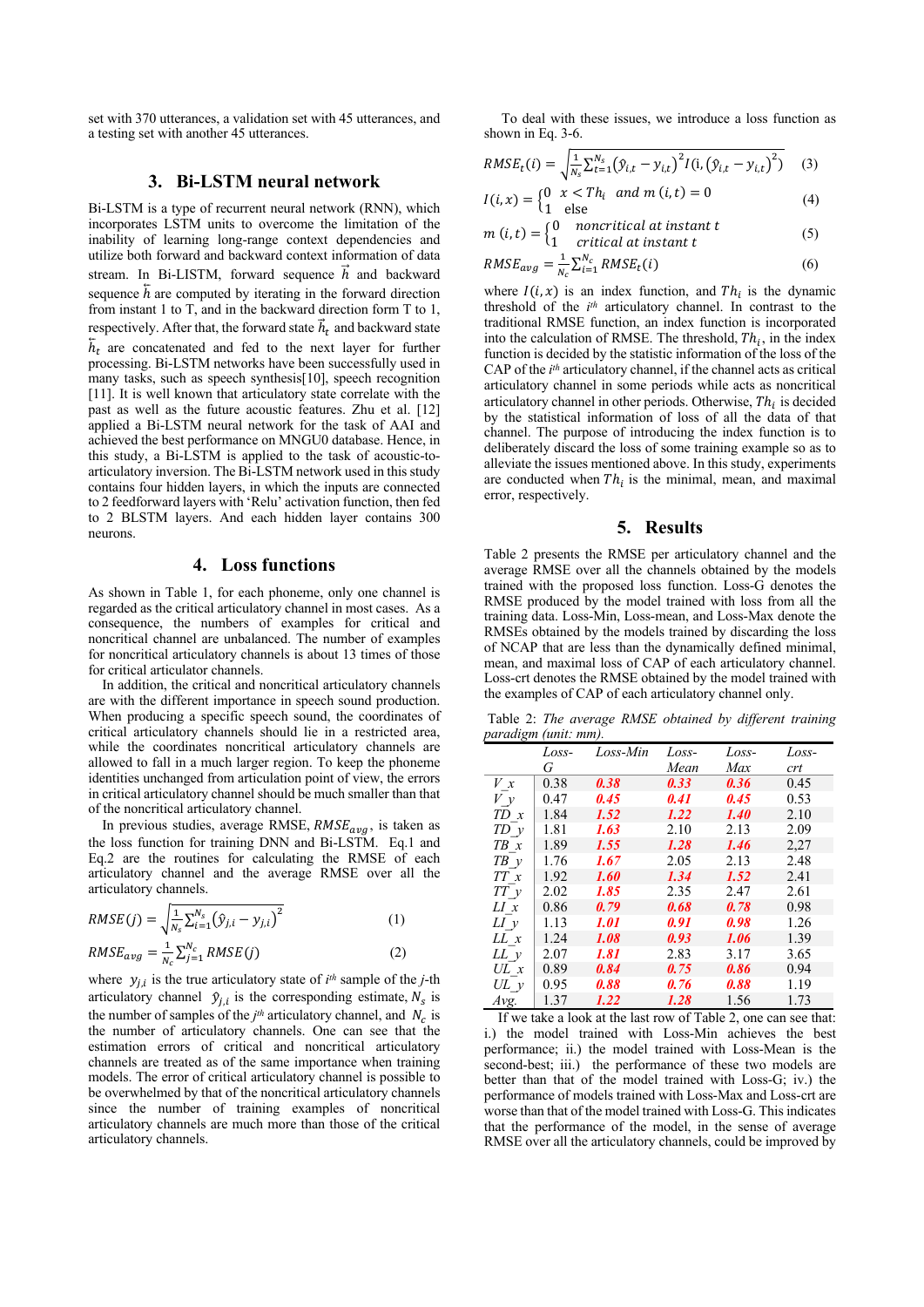deliberately discarding part of the training examples of noncritical articulatory channels.

In addition, we take a look at the effects of training a model with the proposed method. It is found that: i.) the RMSEs of all the 14 articulatory channel decrease if the loss of the examples of NCAP less than the minimal loss of CAP are discarded; ii.) the RMSEs of 10 out of the 14 articulatory channels decrease if the loss of the examples of NCAP less than the mean loss of CAP are discarded, while the RMSE of channel TD\_y, TB\_y, TT y, and LL y increase; iii.) the RMSEs all of the 14 articulatory channels increase if the model is trained with loss of examples of CAP only.

Table 3: *The RMSE of CAP obtained by different training paradigm (unit: mm).* 

|             | $Loss-G$ | Loss- | Loss- | Loss- | Loss-              |
|-------------|----------|-------|-------|-------|--------------------|
|             |          | Min   | Mean  | Max   | <i>crt</i>         |
| $TD$ y      | 1.84     | 1.38  | 1.05  | 0.95  | 1.04               |
| $TB \, \nu$ | 1.53     | 1.39  | 1.12  | 1.11  | 1.02               |
| $TT$ y      | 1.90     | 1.42  | 1.14  | 1.05  | 1.14               |
| $LL$ y      | 1.48     | 1.32  | 1.04  | 0.91  | <i><b>1.01</b></i> |
| Avg.        | 1.69     | 1.38  | 1.09  | 1.01  | 1.05               |

Table 4: *The RMSE of NCAP obtained by different training paradigm (unit: mm).*

|                                                     | $Loss - G$ | Loss- | Loss- | Loss-       | Loss- |
|-----------------------------------------------------|------------|-------|-------|-------------|-------|
|                                                     |            | Min   | Mean  | Max         | crt   |
| $V_{x}$                                             | 0.37       | 0.38  | 0.33  | 0.36        | 0.45  |
| V y                                                 | 0.47       | 0.45  | 0.41  | 0.44        | 0.53  |
| TD x                                                | 1.84       | 1.53  | 1.23  | <b>1.40</b> | 2.10  |
| $TD$ $\nu$                                          | 1.81       | 1.74  | 2.41  | 2.44        | 2.38  |
| $TB \times$                                         | 1.90       | 1.56  | 1.28  | 1.47        | 2.26  |
| $TB$ $\nu$                                          | 1.79       | 1.70  | 2.14  | 2.22        | 2.60  |
| $T\hspace{-0.1cm}T\hspace{-0.1cm}T\hspace{-0.1cm}x$ | 1.92       | 1.60  | 1.35  | 1.52        | 2.40  |
| TTy                                                 | 2.07       | 2.05  | 2.82  | 3.00        | 3.15  |
| LI x                                                | 0.86       | 0.78  | 0.68  | 0.78        | 0.98  |
| $LI$ y                                              | 1.13       | 1.01  | 0.90  | 0.98        | 1.26  |
| $LL \; x$                                           | 1.24       | 1.08  | 0.94  | 1.05        | 1.39  |
| LL y                                                | 2.14       | 1.86  | 2.98  | 3.34        | 3.85  |
| $UL \, x$                                           | 0.89       | 0.84  | 0.75  | 0.86        | 0.94  |
| $UL$ y                                              | 0.95       | 0.88  | 0.76  | 0.88        | 1.20  |
| Avg.                                                | 1.39       | 1.24  | 1.39  | 1.48        | 1.82  |

Table 3 and 4 present the corresponding RMSE of CAP and NCAP of the articulatory channels obtained by the models trained with the proposed loss function, respectively. Comparing the result in the 1st column and that of the 2nd column in Table 3 and 4, one can see that the RMSEs of both CAP and NCAP decrease when the model is trained by discarding the loss from NCAP whose training error is less than minimal loss of the CAP.

Comparing the result in the 1st column and that of the 3rd column in Table 3 and 4, one can notice that the RMSEs of CAP and NCAP in most of the articulatory channels decrease, except NCAP in channel TD y, TB y, TT y, and LL y. Similar results are found when comparing results in the 1<sup>st</sup> column and that of the 4th column in Table 3 and 4.

Comparing the result in the 1<sup>st</sup> column and that of the 5<sup>th</sup> column in Table 3 and 4, it is found that the RMSEs of NCAP of all the articulatory channels increase, while the RMSEs of CAP of all the articulatory channels decrease.

Then, we take a look on the result of channel TD\_y, TB\_y, TT<sub>y</sub>, and LL<sub>y</sub>, which sometimes act as noncritical articulatory channel while act as critical articulatory channels at other instants according to the phoneme it produced. It is found that: i.) the RMSEs of the NCAP in channel TD\_y, TB\_y, TT\_y, and LL\_y decrease at first, then increase drastically (shown in Table 4); ii.) the RMSEs of CAP decrease with the increase of the dynamic threshold (shown in Table 3). This indicates that discarding the loss of examples from NCAP dose reduce the prediction error of CAP, while takes the risk of increasing the prediction error of NCAP if the articulator channel acts as critical articulatory channels in some periods while acts as noncritical articulatory channels in other periods.

## **6. Conclusions**

In this study, we attempt to incorporate the knowledge of speech production into acoustic-to-articulatory inversion. At each instant when producing speech sound, each articulatory channel is classified as critical/noncritical channel according to their roles in the formation of constrictions along the vocal tract when producing speech sound. It is found that training set is dominated by the examples of noncritical articulatory channels. To deal with the unbalanced dataset problem, several Bi-LSTM networks are trained by discarding the loss of examples from NCAP when the corresponding losses are less than the dynamic threshold of their corresponding CAP. The results indicate that the average RMSE over all the articulatory channels, the average RMSE over the CAP, and the average RMSE over the NCAP could be reduced by discarding the loss of examples from NCAP if they are less than the minimum error of the corresponding critical articulatory channels when training a Bi-LSTM network.

# **7. Acknowledgements**

This work was supported by the National Natural Science-Foundation of China (No.61573254, No.61977049), Advanced Innovation Center for Language Resource and Intelligence (KYR17005), National Major Social Sciences Foundation of China (15ZDB103), Innovation Program of Chinese Academy of Social Science, and the programs of Beijing Municipal Administration of Hospital Clinical Medicine Development of Special Funding Support (Code. XMLX201848),

# **8. References**

- 1. Qin, C. and M.A. Carreira-Perpinan, *A Comparison of Acoustic Features for Articulatory Inversion*, in *InterSpeech2007*. 2007: Antwerp. p. 2469-2472.
- 2. Papcun, G., et al., *Inferring articulation and recognising gestures from acoustics with a neural network trained on X-ray microbeam data.* J. Acoust. Soc. Am., 1992. **92**(2): p. 688–700.
- 3. Richmond, K., *A trajectory mixture density network for the acoustic-articulatory inversion mapping*, in *InterSpeech2006*. 2006. p. 577–580.
- 4. Toda, T., A.W. Black, and K. Tokuda, *Statistical mapping between articulatory movements and acoustic spectrum using a Gaussian mixture model.* Speech Communication, 2008. **50**: p. 215–227.
- 5. Zhang, L. and S. Renals, *Acoustic-articulatory modeling*  with the trajectory HMM. IEEE Signal Process Letter, 2008. **15**: p. 245–248.
- 6. Uría, B., et al., *Deep Architectures for Articulatory Inversion*, in *InterSpeech2012*. 2012.
- 7. Liu, P., et al., *A DEEP RECURRENT APPROACH FOR ACOUSTIC-TO-ARTICULATORY INVERSION, ICASSP 2015*. 2015. p. 4450-4454.
- 8. Browman, C.P. and L. Goldstein, *Articulatory Phonology: An Overview.* Haskins Laboratories Status Report on Speech Research, 1992. **SR-111/112**: p. 23-42.